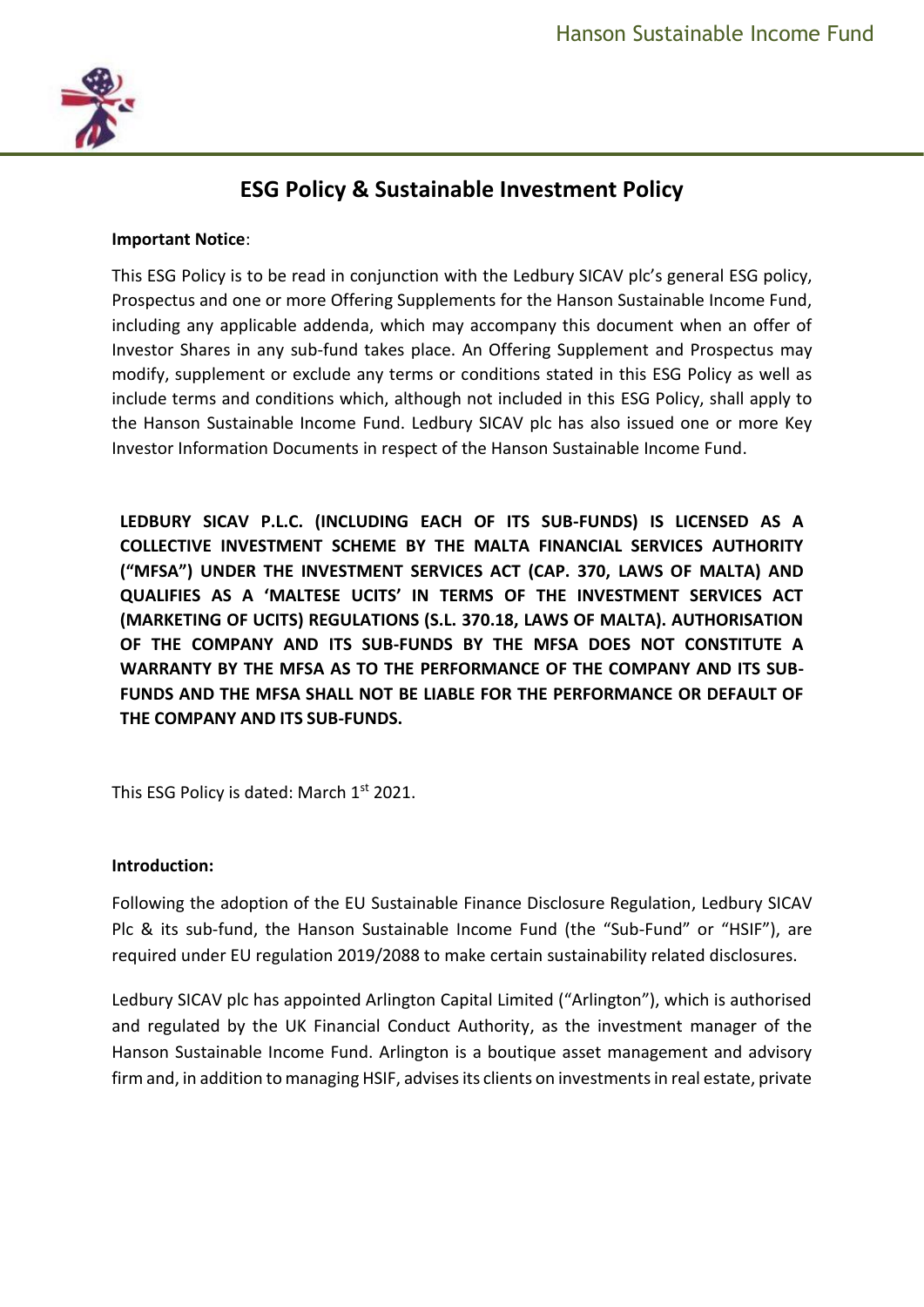

equity and special situations. In addition, Arlington has developed several wealth preservation and income generating investment strategies across asset classes.

HSIF has a sustainable mandate and, as a result, the Sub-Fund has broad sustainable objectives which Arlington implements on the Sub-Fund's behalf. Arlington's investment philosophy believes in the importance of being a responsible investor, and that Environmental, Social and Governance ('ESG') and sustainable factors are an important valueadding components of successful investing. Arlington recognises the need to incorporate ESG & climate related investment risks as part of the investment process of its liquid investments.

### **HSIF Sustainable objective:**

HSIF's investment objective is to provide an above average dividend yield with long-term capital growth.

HSIF's investment policy and sustainable objective is, and the Sub-Fund aims to, invest in companies which have embraced sustainability in the areas of Environment, Society & Governance and to support companies that have embraced this agenda. The Sub-Fund will generally invest in those businesses seeking to make a 'net positive contribution to sustainability', as assessed using Arlington Capital's ESG scoring system.

## **DISLCAIMER: There is no guarantee that the investment objective of the Sub-Fund will be achieved and investment results may vary substantially over time.**

#### **Sustainable Investment Process:**

The investment decision making process for HSIF is outsourced by Ledbury SICAV plc to Arlington Capital. The investment objective of HSIF is to seek to invest in dividend paying companies which have embraced sustainability in the areas of ESG. By embracing the sustainable agenda, companies should be able to build more resilient business models and at the same time make a vital contribution in the transition to a green economy.

In summary, HSIF will support those businesses which are making a net positive contribution to sustainability and those which are undergoing rapid change. As a result, HSIF has a broad sustainable objective. In order to achieve this, each holding in the Sub-Fund should make a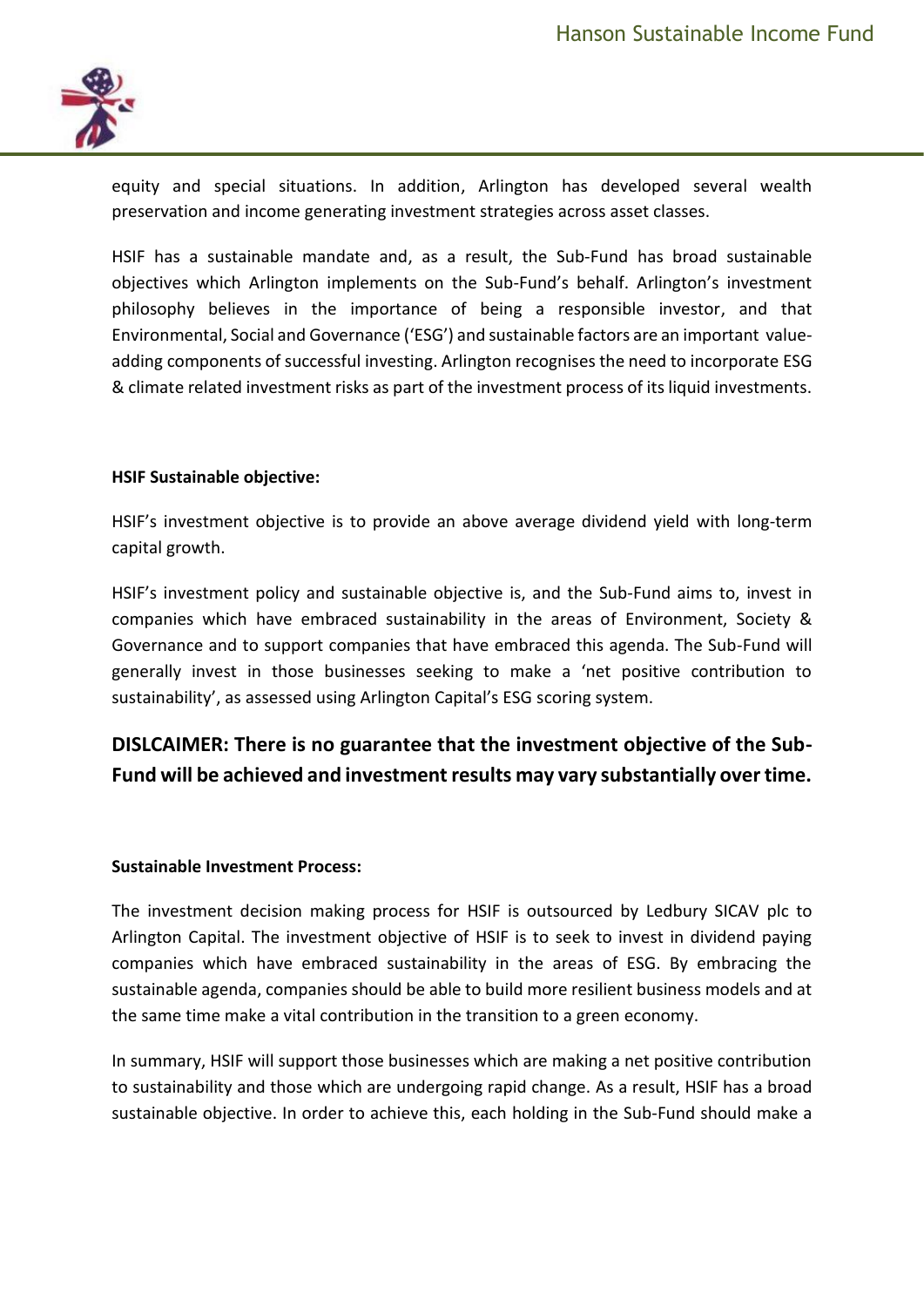

'net positive contribution to sustainability'. This is measured according to Arlington's sustainable scoring system. This system is a series of 24 tests which quantitively measures a company's sustainable output. The measuring system is holistic, with tests developed in the following areas: climate, resource efficiency, social, and governance, as well as areas of undesirable activities. The tests combine to form a score for each company which must be net positive, i.e. above zero, for the stock to be included in HSIF. The aim is that HSIF's sustainable goals will be met if the portfolio as a whole will make a net contribution to sustainability based on these scores.

In managing HSIF, Arlington recognises that certain companies, industries and countries with weak ESG structures present additional business risks. As part of the diligence process, Arlington will be aware of where and how such risks exist. It is clear that a strong corporate culture demands a high level of employee satisfaction, and is unlikely to tolerate exploitative labour, uneconomic wages, negligent or dangerous business practices. Similarly, the end consumer of goods or services is a powerful arbiter and therefore a company must consider the reputational and commercial consequences of not pursuing this agenda. If a company compromises on raw material quality, abuses their supply chain, or underinvests in their workforce, product and/or service quality is likely to suffer. The consequences of these actions can turn consumers away from the product, damage the brand, and lower future growth prospects. Such considerations are central to SHIF's investment process in avoiding, as far as possible, the associated risks.

## **How are sustainability risks integrated into SHIF's investment decisions?**

As highlighted, Arlington Capital has identified a 24-test sustainable scoring system which quantitively scores each test. These are in the following areas: climate tests, resource efficiency tests, undesirable activity tests, social tests and governance tests. An annual report of these findings will be made available to investors.

More broadly identifying companies with sustainable business models & returns is essential to HSIF's investment process. For example, an emphasis on corporate culture demands a high level of employee satisfaction, and is unlikely to tolerate exploitative labour, uneconomic wages, negligent or dangerous business practices. Similarly, the court of public opinion on goods or services can be a powerful arbiter. If a company compromises on raw material quality, abuses their supply chain, or underinvests in their workforce, the product and/or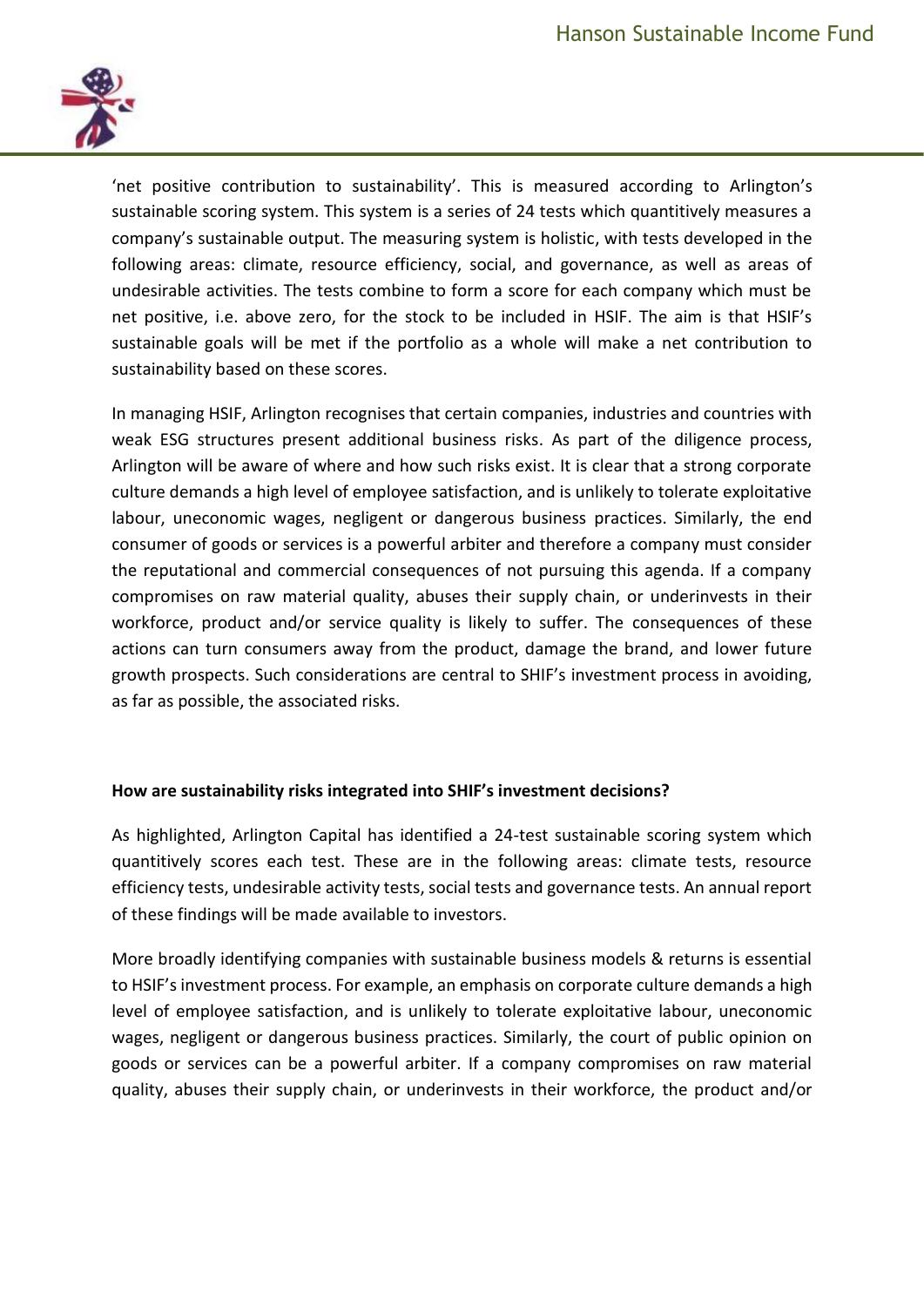

service quality and reputation is likely to suffer. This may have the effect of turning consumers away from the product, damaging the brand, and lowering future growth prospects.

The investment process considers the following potential sustainability risks in its investment process:



Each of these risks is considered prior to making an investment and the quality of the company's public statements and disclosures surrounding them is taken into account.

## **Sustainable Risk Factors:**

The potential sustainable risks identified above could also potentially impact the returns of HSIF, for example: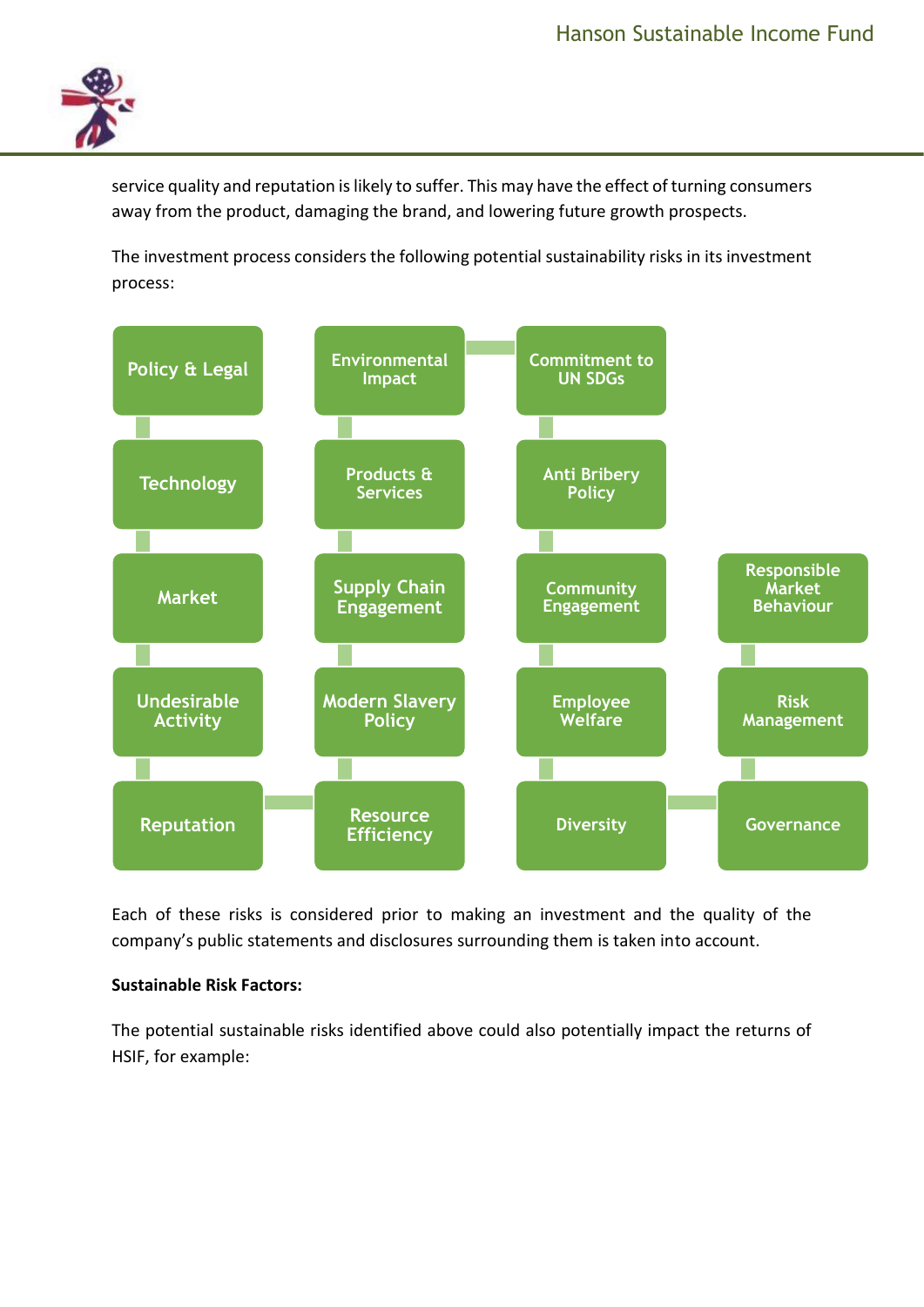

- 1. Policy & Legal: These can include enhanced emission reporting, which could lead to asset impairments and investors challenging the values of the company's assets.
- 2. Technology: An unsuccessful investment in new technologies could lead to enhanced costs to deploy new processes, which could affect profitability.
- 3. Market: Changing customer behaviour due to an increased awareness of sustainability could lead to reduced demand for a company's goods and services in case of noncompliance.
- 4. Undesirable Activity: If the company in question operates in an industry, sector or country which could cause sustainability related concerns, such as coal mining, such operations could negatively affect a company's reputation. In addition, the move to a net zero carbon economy by 2050 could potentially make certain markets less attractive going forward and operating in them could generate lower financial returns as a result.
- 5. Reputation: Stigmatization and/or perception of a particular sector could lead to reduced revenues and a negative impact on the workforce as key employees move away from the sector.
- 6. Resource Efficiency: Use of more efficient production and distribution processes could lower a company's costs.
- 7. Commitment to UN Sustainable Development Goals (SDGs): For companies, successful implementation of the SDGs will strengthen the environment for doing business and building markets around the world. As part of the network committed to the SDGs, a company will be able to contextualize the value of their work on a global scale. Failure could result in considerable reputational harm and a risk of product obsolescence.
- 8. Environmental Impact: Companies are expected to move towards sourcing all their energy needs from renewable sources which could lead to more diverse sources of energy. Firms which do not seek to reduce their environmental impacts could see rising costs in for example waste disposal going forward. In addition, participation in carbon markets could reduce a company's return on capital due to potential regulatory changes requiring companies to move towards a carbon neutral status.
- 9. Products & Services: An ability to diversify business activities could result in a better competitive position to reflect shifting consumer trends.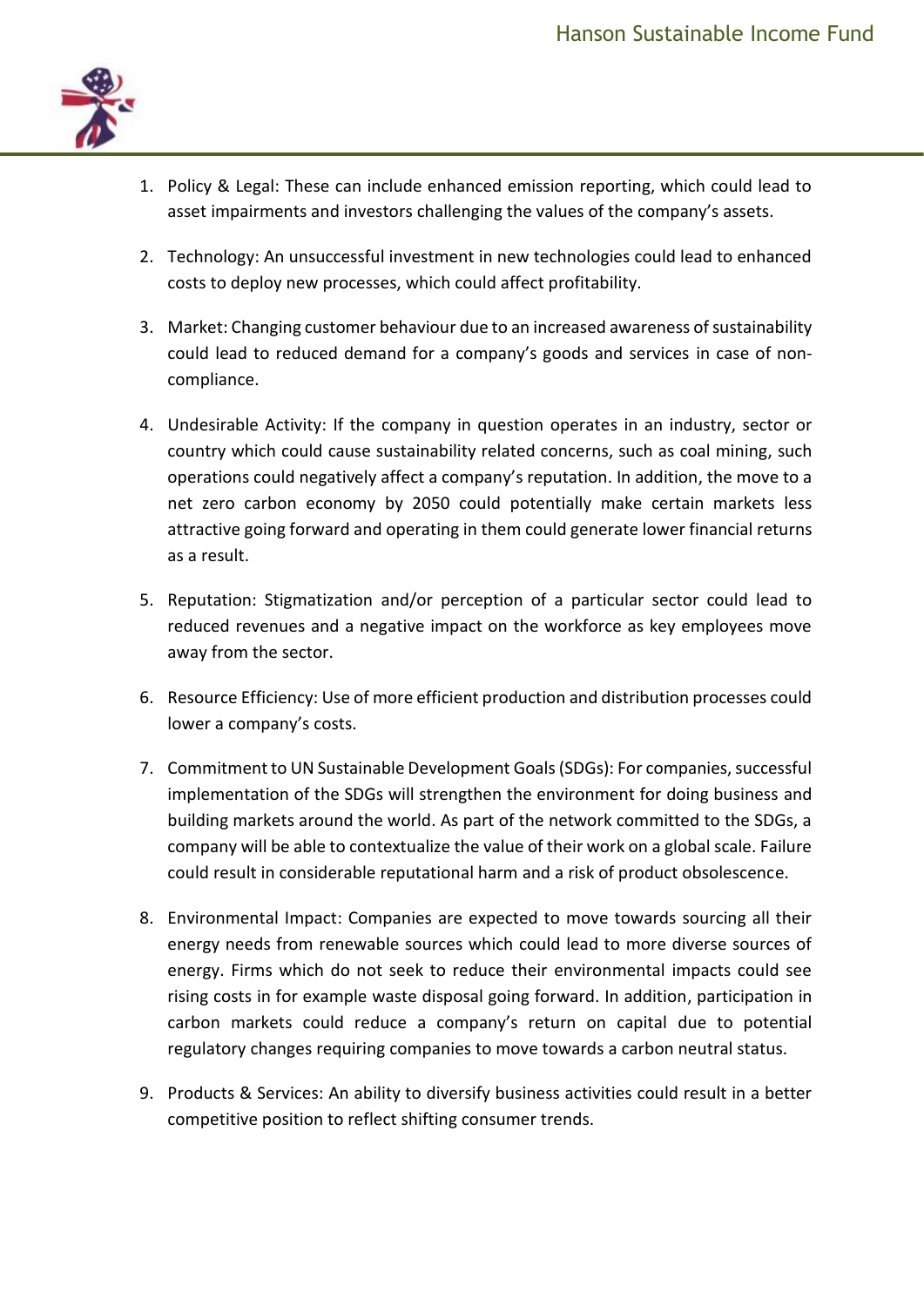

- 10. Supply Chain Engagement: As companies have become more adept at managing their own environmental impact, they are beginning to ask their suppliers to do the same. As a result, this is essential to avoid unintended consequences. By way of an example, the ethical sourcing of raw materials, if not pursued, could lead to considerable business interruption, reputational damage and, crucially, misleading sustainability reporting. In addition, efficient supply chain management should also enable a firm to adjust more dynamically to fluctuating economies, emergency markets, and shorter product life cycles.
- 11. Modern Slavery Policy: Anti-slavery policies were introduced by the government in the United Kingdom in 2015 under the Modern Slavery Act. Modern slavery is a crime and a violation of fundamental human rights. It takes various forms, such as slavery, servitude, forced and compulsory labour and human trafficking, all of which have in common the deprivation of a person's liberty by another in order to exploit them for personal or commercial gain. There would be legal and reputational consequences which could negatively affect a company's valuation should this policy not be adequately implemented.
- 12. Anti-Bribery Policy: The UK Bribery Act 2010 was introduced to modernise the law on bribery in order to enhance the effectiveness by which prosecutors and the courts manage anti-bribery cases. The consequences for organisations involved in bribery include; substantial fines, imprisonment, termination of contracts and significant reputational damage.
- 13. Community engagement: A community engagement program provides an incentive for local customers to support the business, inform decision making, build trust between governments and citizens, and empower community ownership in the shared responsibility of improving services, projects and programs.
- 14. Employee Welfare: There is no doubt that the future of employees' welfare is changing dynamically with organizations and regulatory bodies establishing guidelines and standards in this respect by conducting assessments to determine areas of focus in addition to the working and living conditions of workers, which is a central element of overall commitment to workers' welfare. If the measures related to welfare are not provided to the fullest extent, the workers' self-interest and motivation decreases and their dedication to the work may decline, leading to lack of worker productivity and efficiency. Notwithstanding the potential increase in costs, welfare measures in an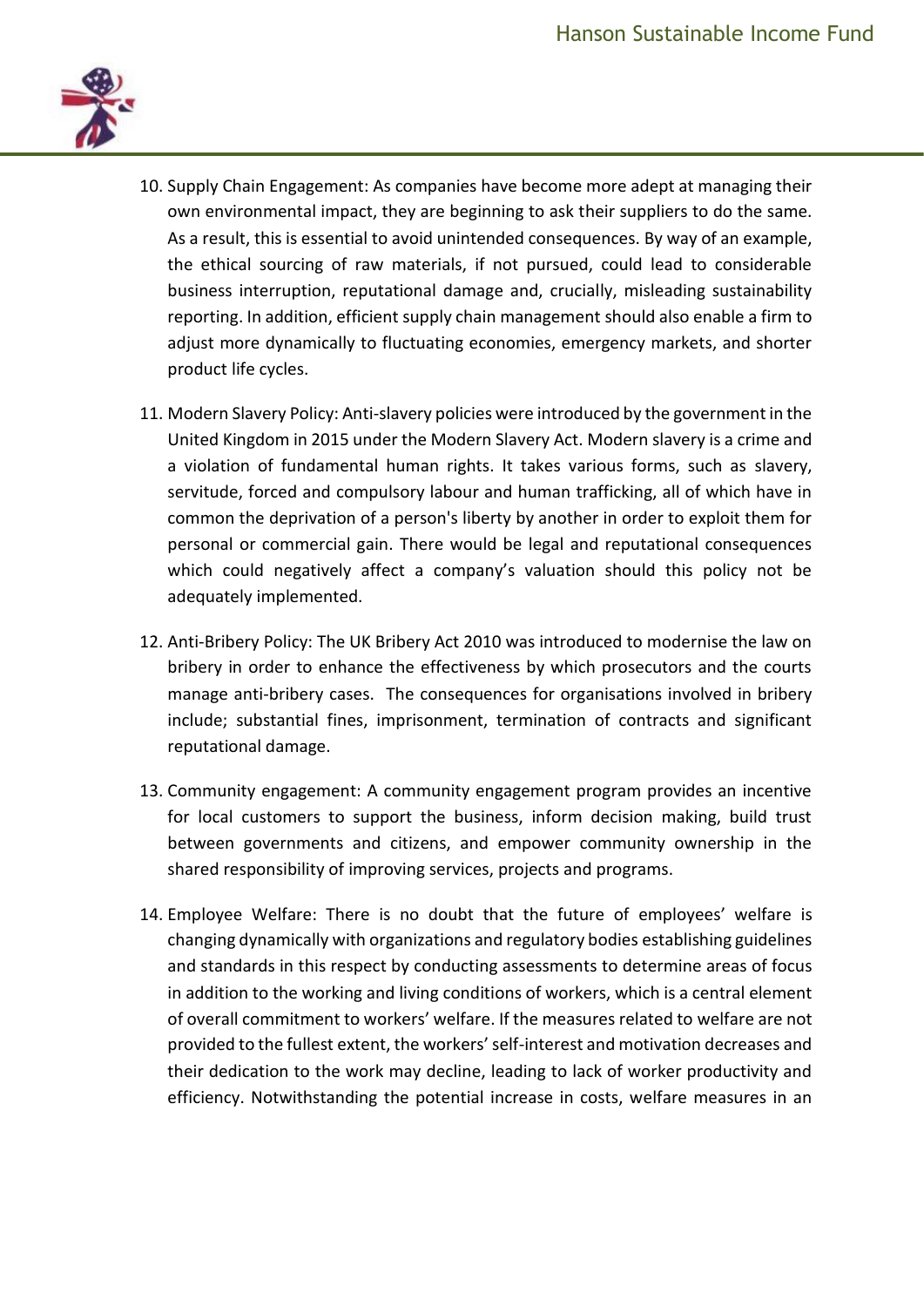

organization are one of the factors for the workers to stay within the organization and to work towards its success.

- 15. Workplace diversity: Greater diversity in the workplace can bring about various benefits, such as producing a higher level of innovation and inspiring creativity from a wider talent pool.
- 16. Governance: Studies show that companies adhering to the Corporate Governance Code are able to outperform those that do not. A strong compliance culture correlates equally with improved performance. For example, an organisation that is seen to be stable, reliable and able to mitigate potential risks will be able to borrow funds at a lower rate than those with weak corporate governance.
- 17. Risk Management: Good Risk Management policies are essential for the 'Social License to Operate', which is a key pillar of sustainability. To anticipate a risk or identify it early on is best practice for every business; well managed risk means streamlined operations and enhanced business performance.
- 18. Responsible Market Behaviour: The production, exchange and consumption of goods and services can create negative impacts on third parties. For example, markets for fossil fuels, weapons and animal-based products are often highlighted as instances where exchange between parties that benefit from a transaction can have substantial detrimental impacts on others. As a result, there are many calls for market actors, including firms and consumers, to exhibit social responsibility and voluntarily internalize the externalities generated by their market activities. The consequences for not pursuing such a policy could be significant reputational damage.

## **Sustainable Due Diligence Policy:**

During the due diligence phase, Arlington evaluates the ESG-related risks to identify any principal adverse risks that could damage a company's operations and reputation, while also thoroughly analysing the operating history to highlight any ESG-related defaults and losses. Arlington's sustainable scoring system is an ESG checklist to identify potential ESG-related issues and risks from a company. The checklist consists of a standard set of environmental, social and governance questions for all investments, regardless of sector. The system scores a company's ESG / sustainable performance and the tests are scored qualitatively and